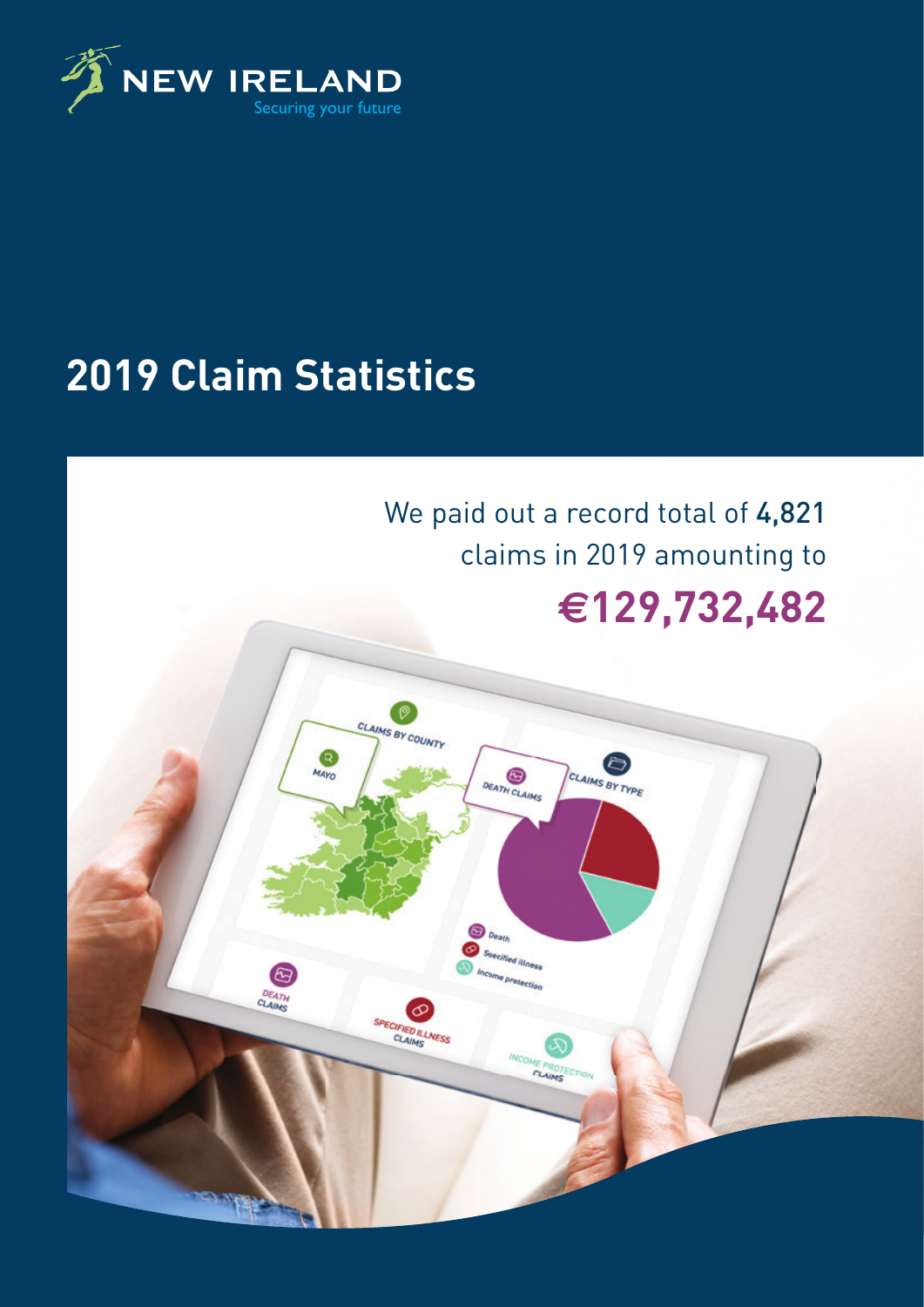## **Contents**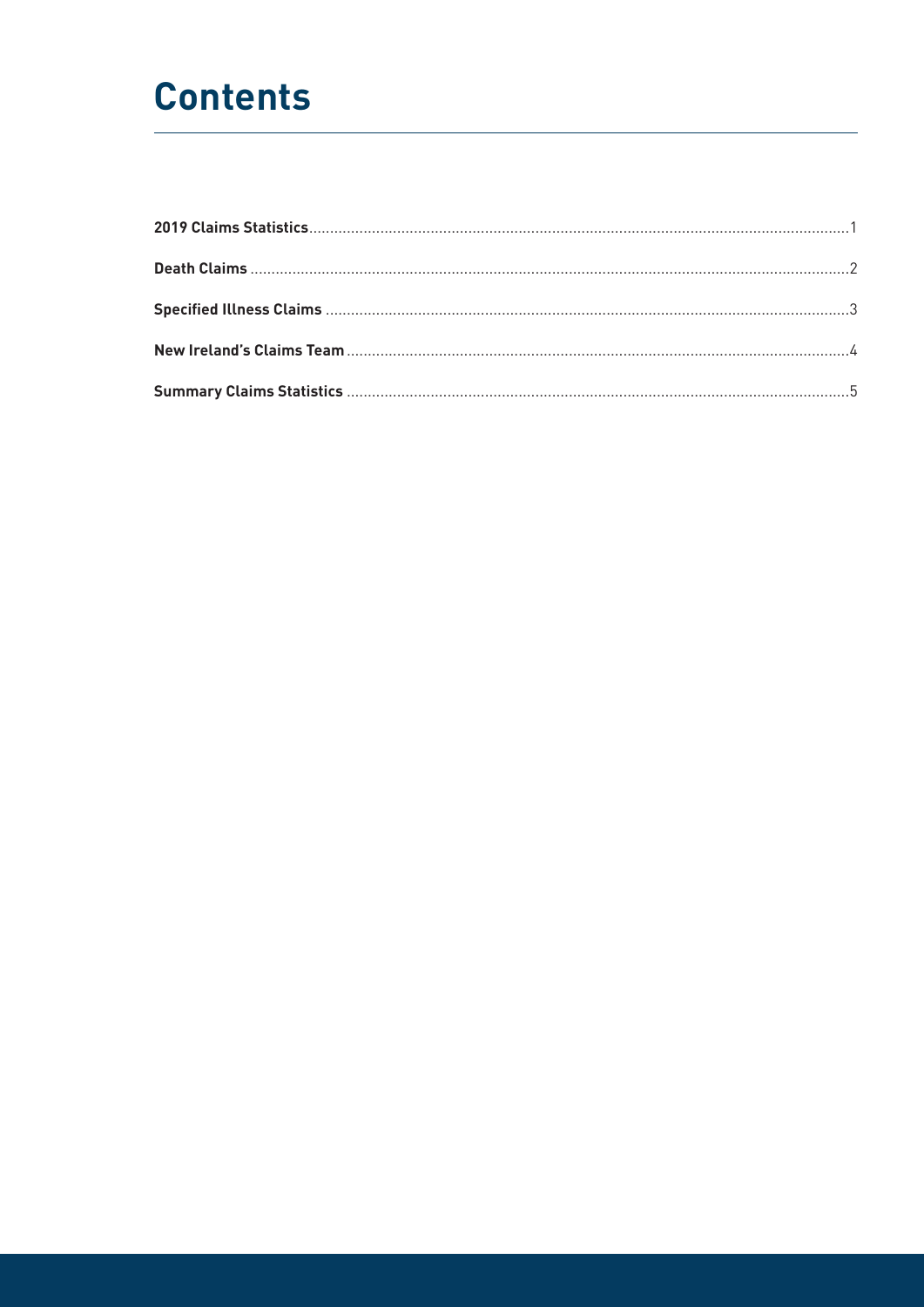# **2019 Claims Statistics\***

The combined rate of acceptance of all Life & Serious Illness claims was 95.6%



### **Take the next step to financially protect you and your family today.**

**Talk to your Financial Broker or Advisor 1890 405 905**†

**www.newireland.ie**

<sup>+</sup> Calls may be recorded for service, verification, analysis and training purposes.

\*.From.January.to.December.2019.

Amounts quoted are approximate values and figures and include Death and Specified Illness (including children's) claims paid to policyholders.living outside Ireland. Figures are based on Bank of Ireland Life's and New Ireland Assurance's claims in 2019.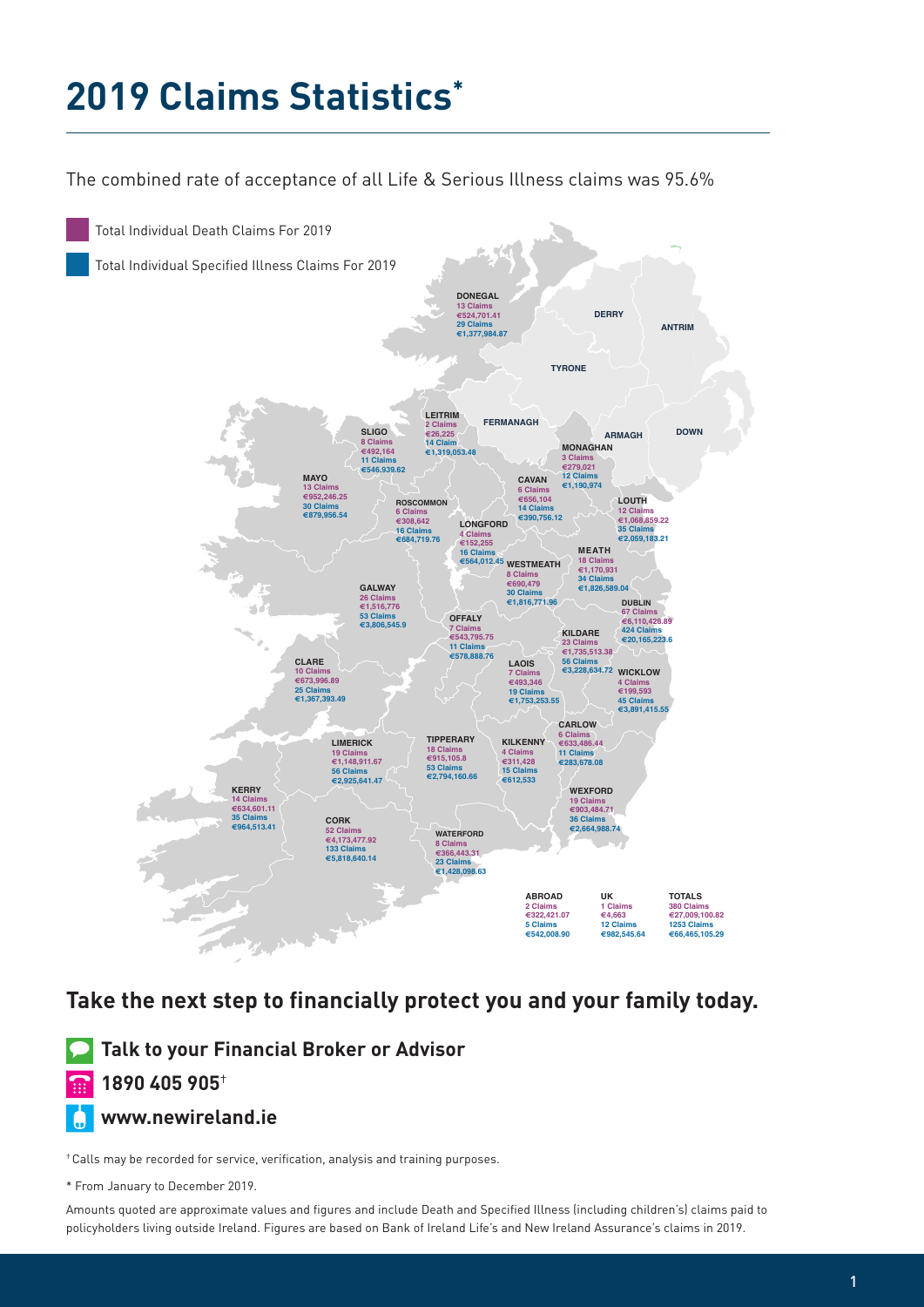# **Death Claims**

There were only 8 claims declined for death and 1,237 paid. 8 were due to non-disclosure.





**#53,203** Average pay out



# **% of claims for the following reasons:**



| Age of youngest claimant                                                | 23    |
|-------------------------------------------------------------------------|-------|
| Number of claims we paid                                                | 1.237 |
| Percentage of claims paid for<br>€100,000 or more                       | 18%   |
| Percentage of claims that arose<br>from policies less than 10 years old | 45%   |

| <b>Examples of death claims</b> |                           |                       |               |  |
|---------------------------------|---------------------------|-----------------------|---------------|--|
| <b>Claimant's age</b>           | Years policy was in force | <b>Cause of death</b> | <b>Payout</b> |  |
| 33                              | $<$ 1                     | Road Traffic Accident | €166,467      |  |
| 43                              | 7                         | Stroke                | €310,237      |  |
| 40                              | $<$ 1                     | Accident              | €150,000      |  |
| 47                              | 4                         | Cardiac Event         | €1,033,580    |  |
| 34                              | $\mathcal{P}$             | Suicide               | €400,000      |  |

#### **Statistics for individual claims paid from 1 January to 31 December 2019.**

Figures shown exclude Children's Death claims.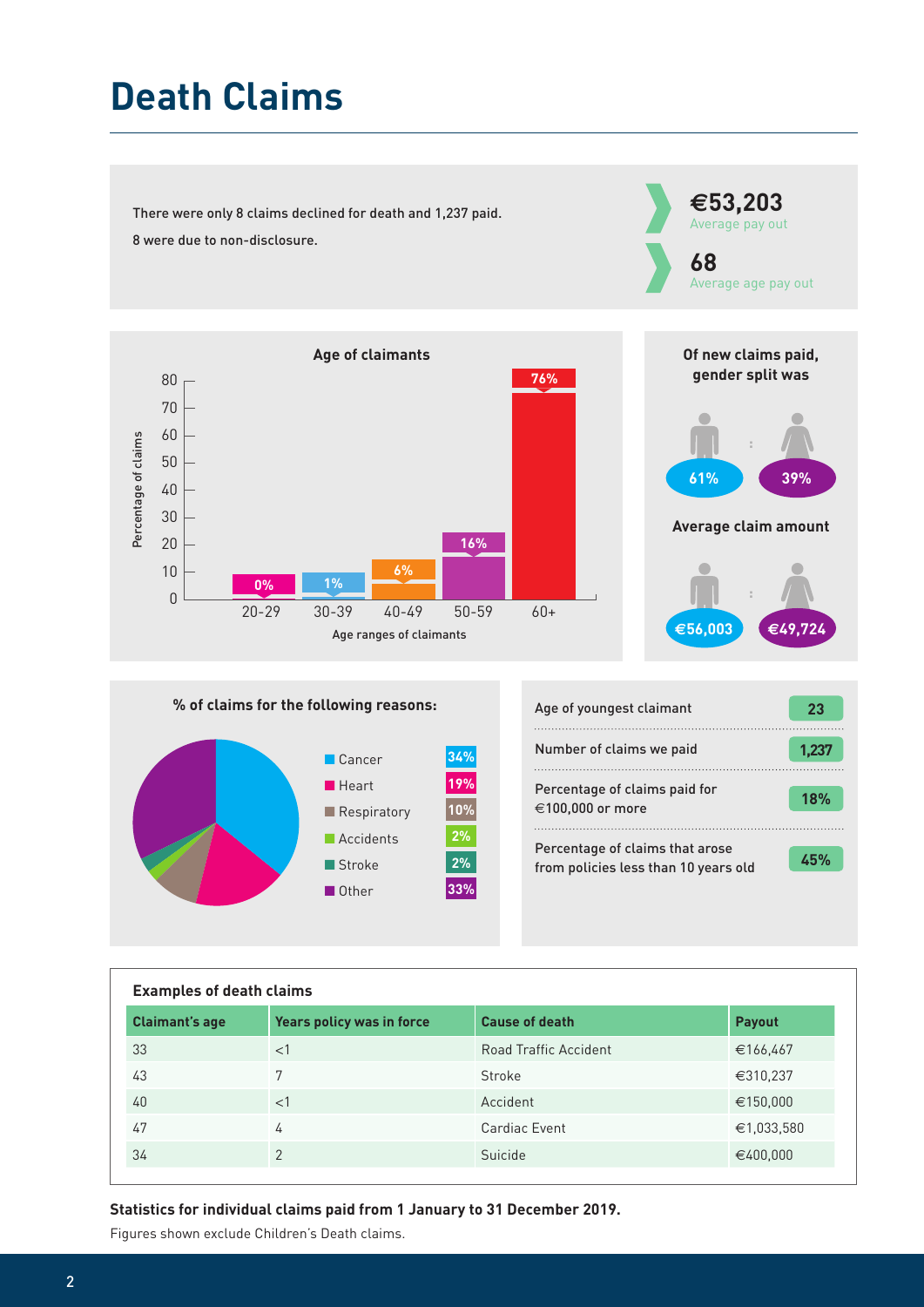# **Specified Illness Claims**

We paid 369 Individual Specified Illness claims and declined 65.

| Declined claims breakdown |    |  |
|---------------------------|----|--|
| Did not meet defintion    | 52 |  |
| Non-disclosure            | 13 |  |



**Of new claims paid, gender split was**

**:**

**:**

**E66,229**

**40%**

**Average claim amount**





| Age of youngest claimant                                                | 24  |
|-------------------------------------------------------------------------|-----|
| Number of claims we paid                                                | 369 |
| Percentage of claims paid for<br>€100,000 or more                       | 26% |
| Percentage of claims that arose<br>from policies less than 10 years old | 49% |

**E76,989**

**60%**

| <b>Examples of specified illness claims</b> |                                  |                                    |               |  |  |
|---------------------------------------------|----------------------------------|------------------------------------|---------------|--|--|
| <b>Claimant's age</b>                       | <b>Years policy was in force</b> | <b>Specified Illness diagnosed</b> | <b>Payout</b> |  |  |
| 32                                          | 5                                | <b>Multiple Sclerosis</b>          | €76,000       |  |  |
| 37                                          | $\mathcal{P}$                    | <b>Brain Surgery</b>               | €12,500       |  |  |
| 40                                          | 9                                | Accident                           | €217,000      |  |  |
| 59                                          | 19                               | <b>Heart Surgery</b>               | €387,000      |  |  |
| 57                                          | 3                                | Parkinson's Disease                | €140,000      |  |  |
| 44                                          | 14                               | Cancer                             | €255,000      |  |  |
| 38                                          | 4                                | Stroke                             | €100,000      |  |  |

#### **Statistics for individual claims paid from 1 January to 31 December 2019.**

Figures shown exclude Children's Specified Illness claims.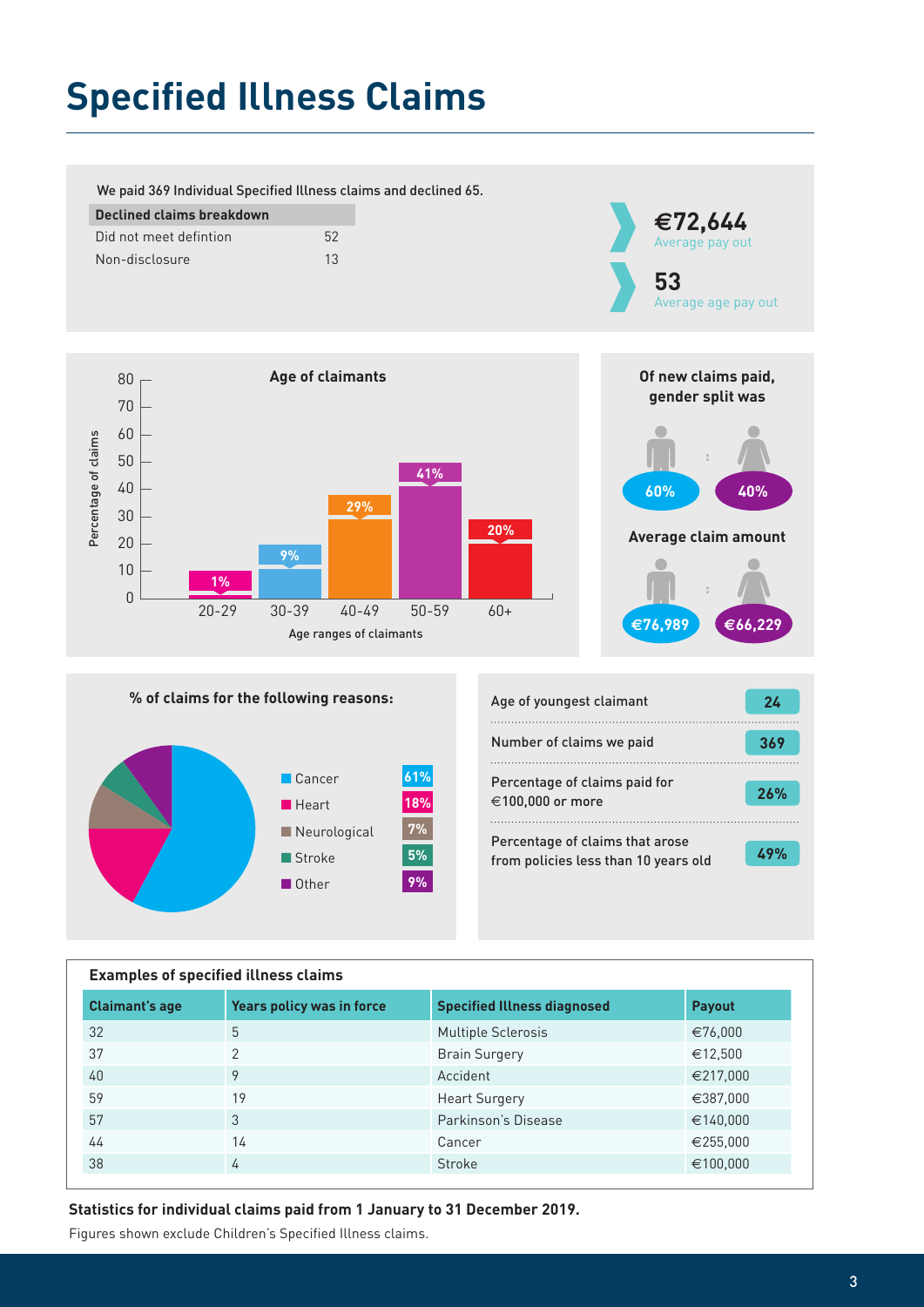## **New Ireland's Claim Team**

Every year, the Claims Team sees the serious life changing and personal challenges that our customers have to face, along with the real value of having a relevant protection plan in place.

At New Ireland, we pride ourselves on the professionalism and dedication of our Claims Assessors. If you ever need to make a claim, we promise to offer a compassionate and professional personal service. This includes a quick and efficient process, regular updates and we will provide additional supports to assist and make it easy for you to contact us. Our experienced team consists of 19 Claims Assessors who are available to help you with your claim. They will help make the claims process as easy and straightforward as possible.

#### **Making it easier for you to do business with us**

For income protection policies we offer a confirmed Income Option. This means that you can supply us with proof of your relevant income when taking out your policy and then you don't have to go through this again at claim stage. This means that we guarantee to pay you the full sum assured on your policy at claim stage, so you don't need to worry about the financials when making your claim.

If we receive your completed income protection claim form within the specified timelines in our claims guide, we promise to commence payment of your claim at the end of the deferred period if we have not finalised our assessment of your claim.

#### **Making a claim**

If you need to make a claim, please contact us as early as possible. This will help us pay your claim as quickly as possible. Simply email or call us directly and we will guide you through the claims process.

#### **Who do I contact?**

You can contact us by phone or email:

1850 200 319\*

 $\omega$  claim@newireland.ie\*\*

Claim forms may be downloaded directly from newireland.ie

#### **For a full breakdown of our claims, visit our claims section on newireland.ie to see our claims history from 2013 to 2019 .**

- \* Calls may be recorded for service, verification, analysis and training purposes.
- \*\* Please ensure if sending personal data (especially sensitive personal data i.e. medical information) by email that appropriate security measures (including encrypting the data) are taken to comply with relevant regulatory obligations.

It is important to note that all of the reasons for claims listed have satisfied the specific definition of the particular illness contained in the policy conditions. Amounts quoted are approximate values and figures and also includes Death and Specified Illness claims paid to policyholders living outside of Ireland. Terms and conditions apply. Benefits are subject to underwriting and acceptance by New Ireland Assurance Company plc. The payment of benefits is dependent on meeting the terms set out in the policy conditions. It is important to note that certain restrictions and exclusions apply.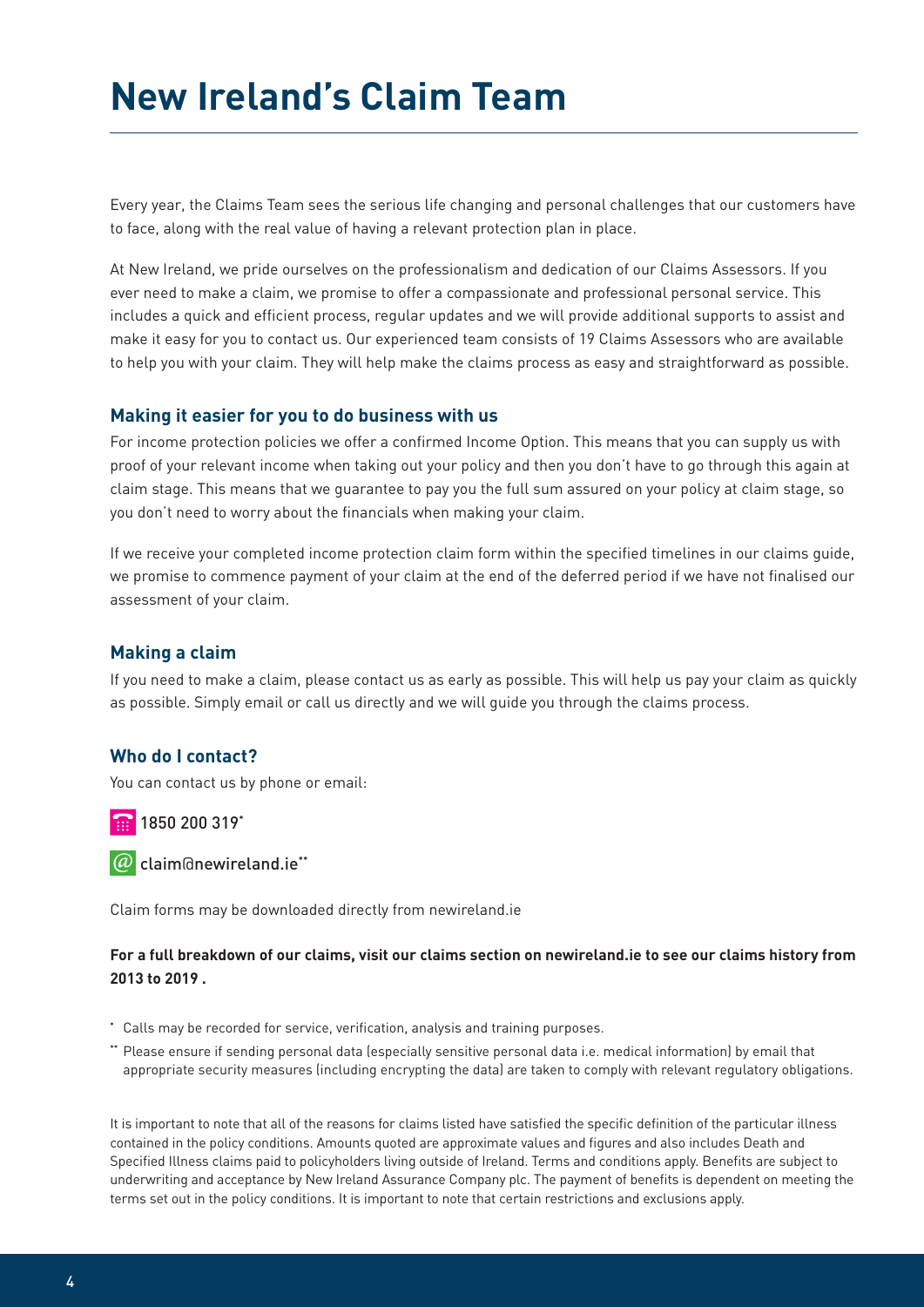# **Summary Claims Statistics**

| <b>Figure by Claim Type</b>                     | <b>Total Amount</b> | <b>Total Number</b> |
|-------------------------------------------------|---------------------|---------------------|
| <b>Individual Death</b>                         | €66,401,296.29      | 1237                |
| <b>Group Death</b>                              | €14,750,694.08      | 1056                |
| <b>Income on Death</b>                          | €138,072.99         | 10                  |
| <b>Terminal Illness</b>                         | €1,926,428.81       | 14                  |
| <b>Individual Specified Illness</b>             | €26,805,573         | 369                 |
| <b>Group Specified Illness</b>                  | €1,462,928.62       | 97                  |
| <b>Income Protection</b>                        | €16,295,459.42      | 1159                |
| <b>Absence from Work &amp; Accident Benefit</b> | €939,895.68         | 253                 |
| <b>Hospital Cash</b>                            | €530,256.71         | 422                 |
| <b>Broken Bones</b>                             | €131,594.00         | 88                  |
| <b>Surgical Cash</b>                            | €5,713.00           | $\overline{2}$      |
| <b>Waiver of Premium</b>                        | €35,215.94          | 11                  |
| <b>Children's Death</b>                         | €63,809             | 16                  |
| <b>Children's Specified Illness</b>             | €203,527            | 11                  |
| <b>Children's Hospital Cash</b>                 | €42,017             | 76                  |
| <b>Total Paid</b>                               | €129,732,482.36     | 4821                |

### **Breakdown By Age of Claimants 2019\***

| <b>Age Group</b>                 | $20 - 29$ | $30 - 39$ | $40 - 49$ | $50 - 59$ | $60+$ |
|----------------------------------|-----------|-----------|-----------|-----------|-------|
| <b>Death Claims</b>              | $0\%$     | 1%        | 6%        | 16%       | 76%   |
| <b>Specified Serious Illness</b> | $1\%$     | 9%        | 29%       | 41%       | 20%   |
| <b>Hospital Cash</b>             | 3%        | 18%       | 31%       | 36%       | 12%   |

\* Figures shown exclude Children's claims.